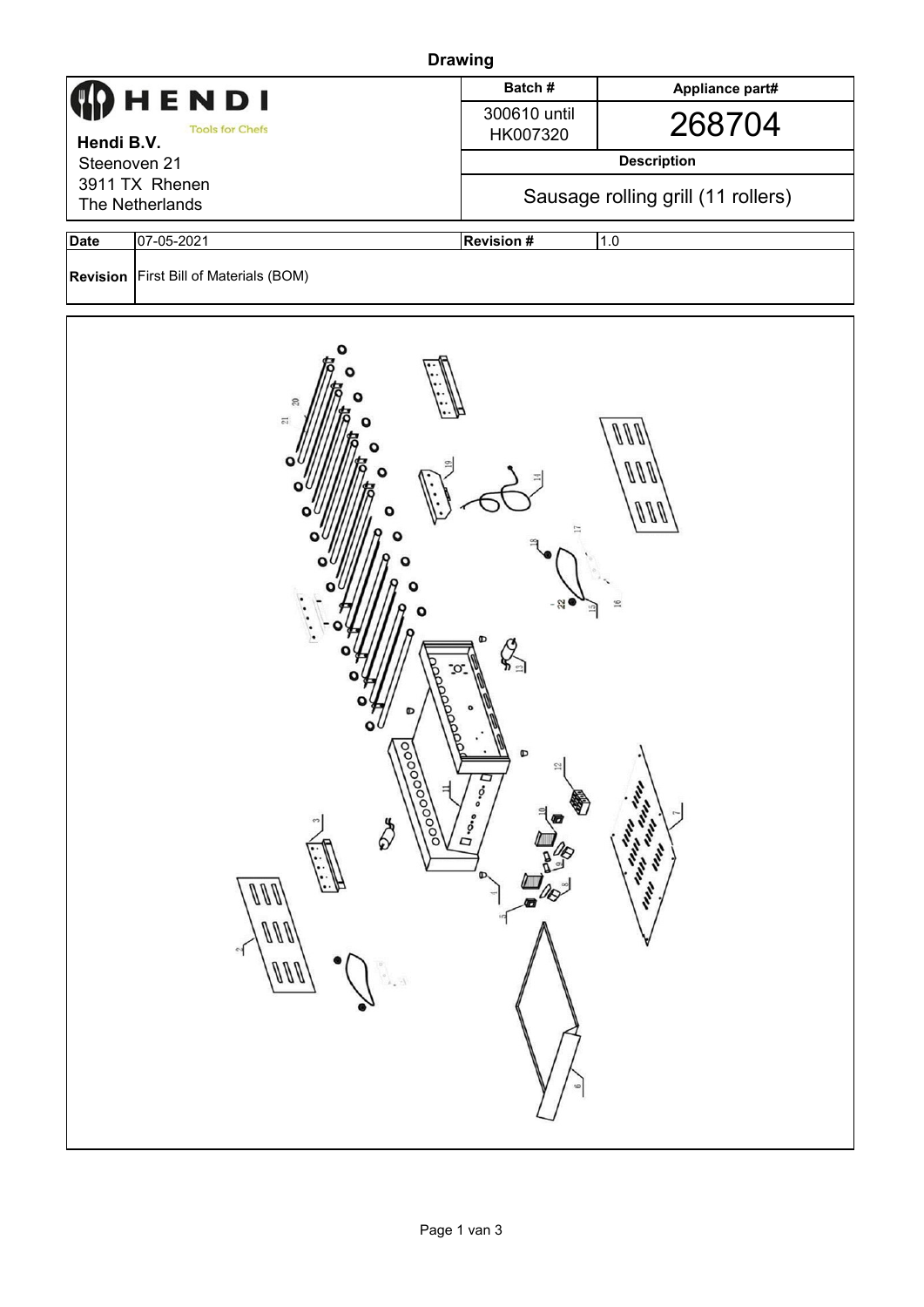**Bill of materials (BOM)**

| <b>DIII UI IIIAICIIAIS (DUNI)</b>    |                                               |        |                                    |                                     |                |  |  |  |
|--------------------------------------|-----------------------------------------------|--------|------------------------------------|-------------------------------------|----------------|--|--|--|
| HENDI                                |                                               |        | Batch#                             | Appliance part#                     |                |  |  |  |
|                                      |                                               |        | 300610 until                       |                                     |                |  |  |  |
| <b>Tools for Chefs</b><br>Hendi B.V. |                                               |        | HK007320                           | 268704                              |                |  |  |  |
| Steenoven 21                         |                                               |        | <b>Description</b>                 |                                     |                |  |  |  |
|                                      |                                               |        |                                    |                                     |                |  |  |  |
| 3911 TX Rhenen<br>The Netherlands    |                                               |        | Sausage rolling grill (11 rollers) |                                     |                |  |  |  |
|                                      |                                               |        |                                    |                                     |                |  |  |  |
| <b>Date</b><br>07-05-2021            |                                               |        | 1.0<br><b>Revision#</b>            |                                     |                |  |  |  |
|                                      | <b>Revision</b> First Bill of Materials (BOM) |        |                                    |                                     |                |  |  |  |
| <b>Item</b>                          | <b>Description</b>                            | Part#  | Quantity                           | <b>Remark</b>                       | <b>Picture</b> |  |  |  |
| 1                                    | Ring for tube                                 | 932315 | 22                                 |                                     |                |  |  |  |
| 2                                    | Side cover                                    | n/a    | 2                                  |                                     |                |  |  |  |
| 3                                    | Bracket element (left)                        | n/a    | $\mathbf{1}$                       |                                     |                |  |  |  |
| 4                                    | Feet                                          | 932322 | 4                                  |                                     |                |  |  |  |
| 5                                    | Switch                                        | 205426 | $\overline{2}$                     |                                     |                |  |  |  |
| 6                                    | Crumb tray                                    | 932353 | 1                                  |                                     |                |  |  |  |
| $\overline{7}$                       | Bottom cover                                  | n/a    | 1                                  |                                     |                |  |  |  |
| 8                                    | Knob "Hendi branding"                         | n/a    | $\overline{\mathbf{c}}$            | Knob updated to new design (904466) |                |  |  |  |
| 9                                    | Indicator light                               | 912003 | $\overline{2}$                     |                                     |                |  |  |  |
| 10                                   | Energy regulator                              | 201121 | $\overline{2}$                     |                                     |                |  |  |  |
| 11                                   | Frame                                         | n/a    | 1                                  |                                     |                |  |  |  |
| 12                                   | Terminal                                      | n/a    | 1                                  |                                     |                |  |  |  |
| 13                                   | Motor                                         | 932285 | $\overline{2}$                     |                                     |                |  |  |  |
| 14                                   | Power cord                                    | 930038 | $\mathbf{1}$                       |                                     |                |  |  |  |
| 15                                   | Drive chain                                   | 932407 | $\overline{2}$                     |                                     |                |  |  |  |
| 16                                   | Tension spring                                | 932421 | $\overline{2}$                     |                                     |                |  |  |  |
| 17                                   | <b>Clamping plate</b>                         | 932438 | $\overline{2}$                     |                                     |                |  |  |  |
| 18                                   | Gear for motor                                | 932445 | 2                                  |                                     |                |  |  |  |
| $\overline{19}$                      | Bracket element (right)                       | n/a    | 1                                  |                                     |                |  |  |  |
| $\overline{20}$                      | Element                                       | 932452 | 11                                 |                                     |                |  |  |  |
| $\overline{21}$                      | Rol                                           | 932469 | 11                                 |                                     |                |  |  |  |
| 22                                   | Gear for clamping plate                       | 932476 | $\overline{2}$                     |                                     |                |  |  |  |
|                                      |                                               |        |                                    |                                     |                |  |  |  |
|                                      |                                               |        |                                    |                                     |                |  |  |  |
| n/a                                  | -> not available                              |        | nss                                | -> not sold separately              |                |  |  |  |